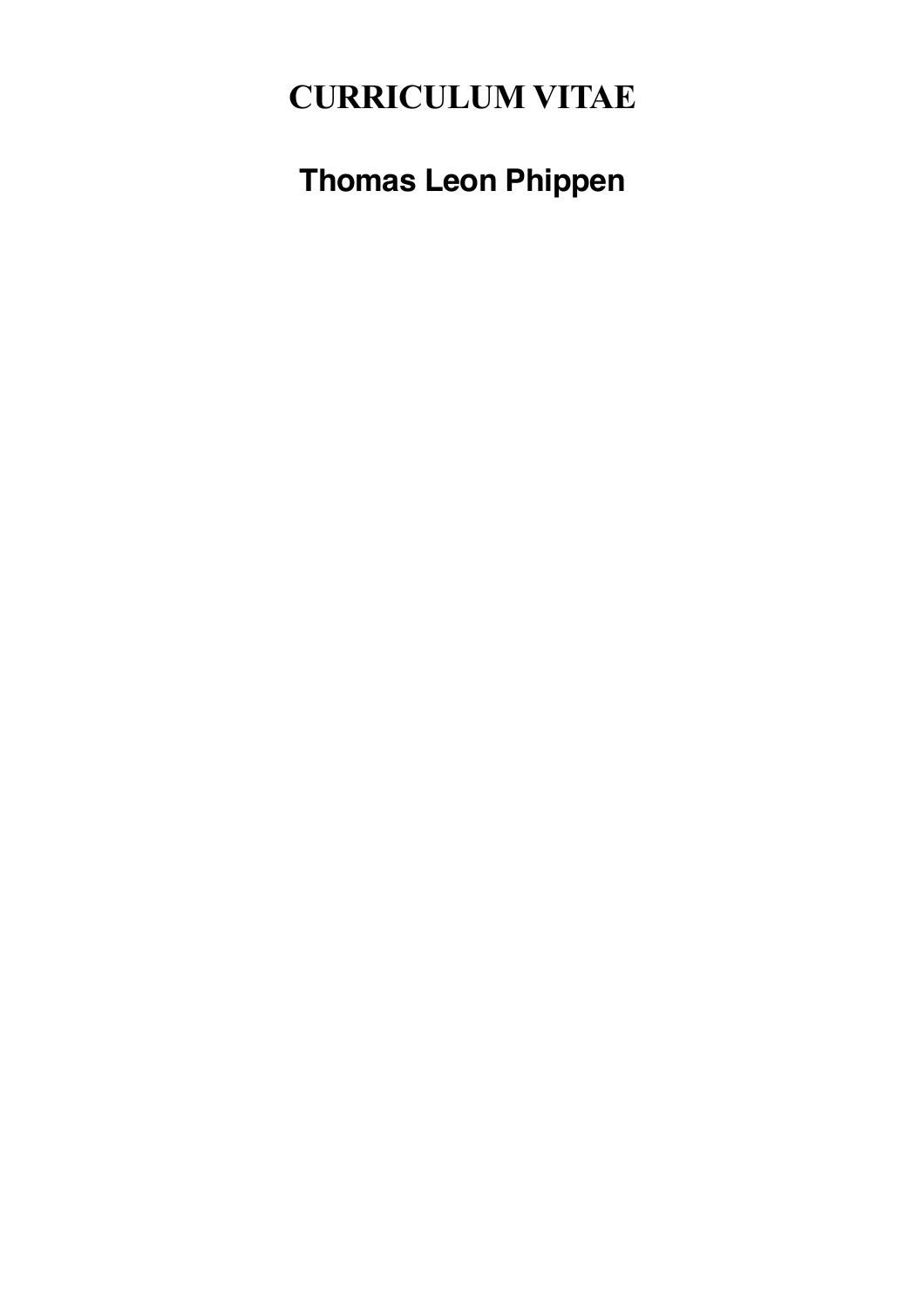## **Personal Details**

**Mobile Phone** 0412 362 626

**Marital Status** Single.

**Email** [tom@phippen.com.](mailto:tom@phippen.com)au **Date & Place of Birth** 3 November 1980, Hornsby NSW.

## **Education**

**Higher School Certificate Bachelor of Management** Knox Grammar School University of Newcastle Wahroonga NSW **Central Coast Campus** 1998 2004

**(Valuation)**  Real Estate Institute **Institute Institute Institute of TAFE** Sydney NSW Sydney NSW 2002 2016

Certificate of Registration **Adv. Dip. Property Services** 

## **Additional Education and Training**

- Professional Bar & Cocktail Course, Alex Beaumont's Hospitality Training College
- Responsible Service of Alcohol (RSA) Statement of Attainment
- Occupational Health & Safety Induction Training for Construction (Green Card)
- Building Services Authority Certificate of Competency
- Toastmasters International Introductory Course
- Knox Cadet Corps (JNCO) Officer Training & General Survival Courses
- Advanced Deep Water Scuba Diving Certificate.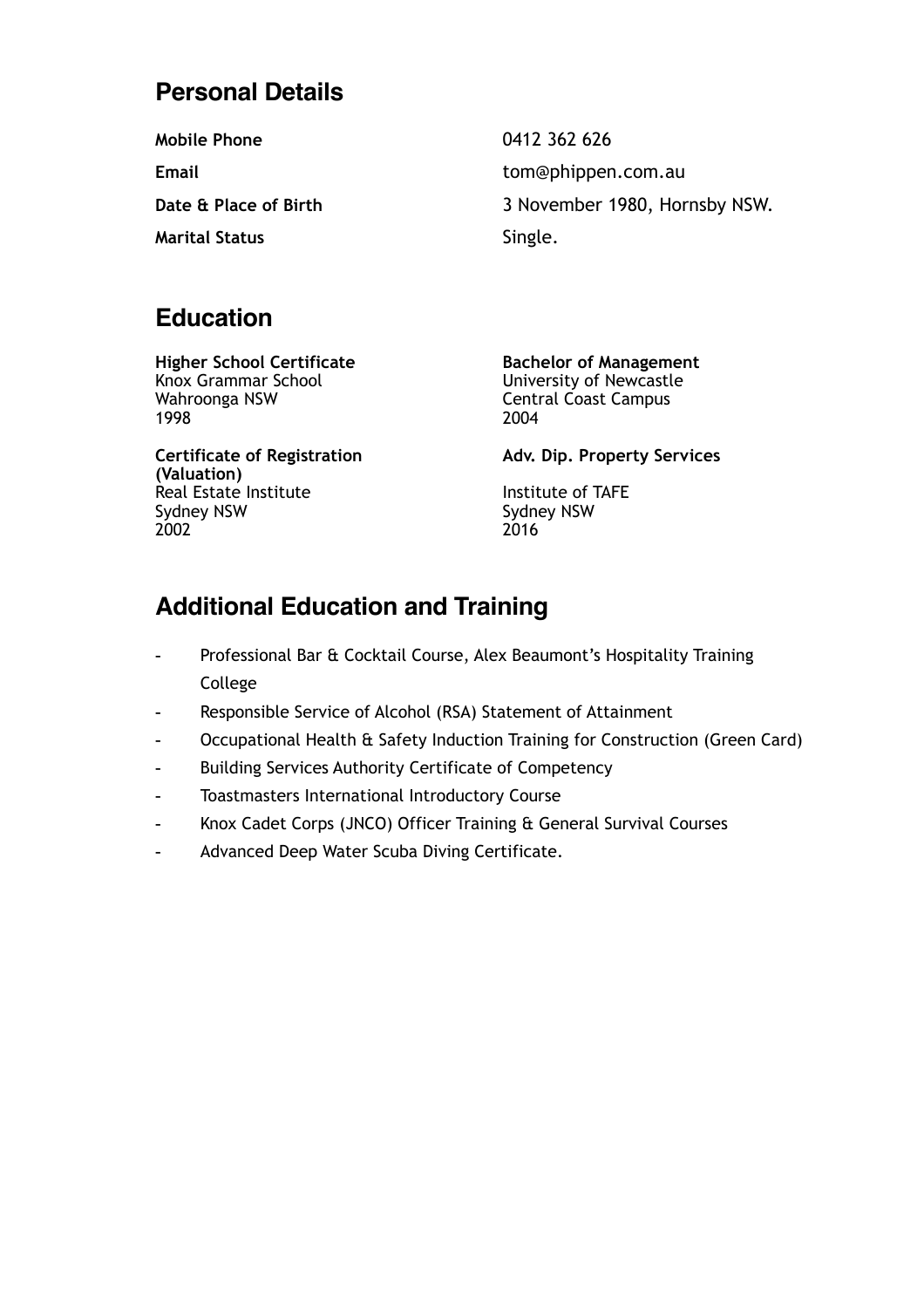## **Employment History**

**Employer National Hire**  Willoughby NSW Period **February 2002 - April 2003**<br>Position **Filter** *Position* Driver / Yardhand

#### Position Profile

This role at National Hire (now known as Cat Hire) generally comprised 3 different areas of responsibility - Delivery and Pickup; Service, Maintenance and Repair; Customer Inquiry and Assistance. The position provided me with a very good working knowledge of electrical and petrol powered tools/machines, the proper procedures for detecting faults, the basic properties of electricity, and necessary safety requirements. And also a broad familiarity with Sydney's streets, which has proved to be very beneficial in all subsequent employment.

### Responsibilities

- Organisation and storage of tools and equipment for both customer and branch deliveries & pickups;
- Coordinating efficient multi-delivery routes and maintain safe, secure methods of tying down equipment, and also storing it safely;
- Driving medium sized trucks, utilities and vans, and navigating all over Sydney;
- Inspection of all outgoing and incoming tools and equipment for faults / malfunctions;
- Assist other drivers with arrival and departure of large deliveries and pickups;
- Create and maintain relationships with customers; and
- Offer advice and recommendations to those who require assistance.

| Employer | <b>Estate Properties of Australia</b><br>North Sydney NSW |
|----------|-----------------------------------------------------------|
| Period   | April 2003 - Sept 2003                                    |
| Position | Sales Consultant                                          |

This position often required up to seventy hours per week and was in a very competitive environment, but was commission based and was often a lucrative role. The position encompassed marketing and selling new 'off-the-plan' apartments and townhouses, and also vacant land around New South Wales. The work was also quite varied – from the devoted database management of existing and new clients, to cold-calling and door-knocking to generate business leads. The most significant element in this position was negotiating sales and helping purchasers through conveyancing and finance matters. While I did not overly enjoy the soulless sales role, I am certainly grateful to have developed more enhanced customer relationship and better people skills, which I believe to be transferable to any position of employment.

Responsibilities

- Arranging appointments, meeting clients for inspection of display suites and explanation of the developments at the site locations;
- General correspondence to existing clients and responding to new telephone and mail inquiries;
- Composing and distributing publications and brochures;
- Lead creation through door knocking, telemarketing and trade expositions; and
- Maximising the product's exposure to potential buyers and increasing awareness of current and future projects.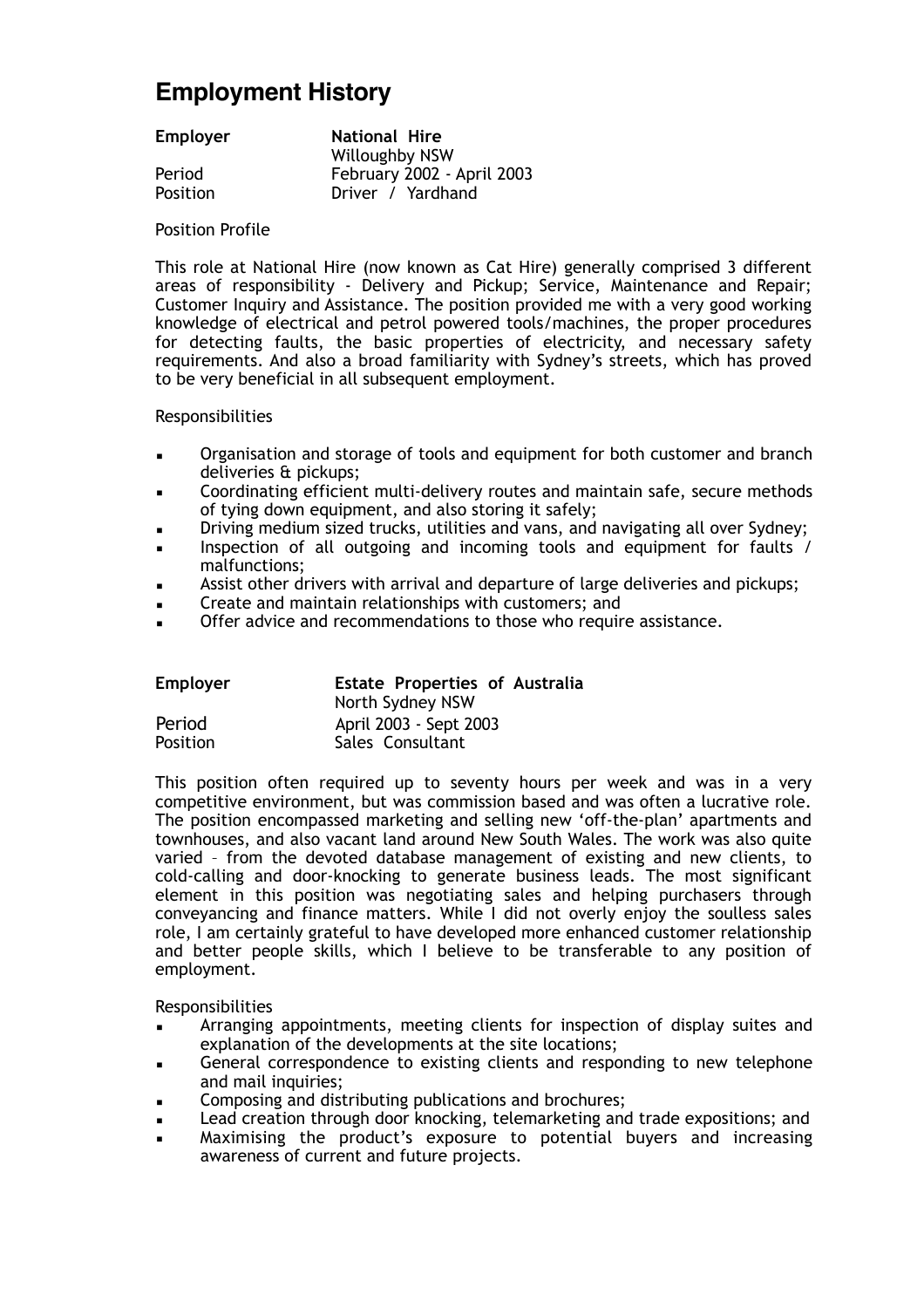### **Employment History (Continued)**

| Employer         | <b>Abbotts Valuers</b>            |
|------------------|-----------------------------------|
|                  | Gordon NSW                        |
| Period           | Sept 2003 - 2005                  |
| <b>Positions</b> | Assistant Valuer / Office Manager |

I enjoy working for this family owned valuation firm as it involves travelling to various locations around Sydney and occasionally interstate to meet clients and inspect properties that require valuation. The constant travelling and meeting with different people is a fresh and fulfilling activity. This position has given me a good insight into the inner workings of the property market. Working with and learning from several certified valuers has also presented me with a wider spectrum of knowledge in this field.

Responsibilities

- Responding to internet, mail and telephone enquiries;
- Meeting clients and performing inspections of residential, commercial and industrial properties in both city and rural areas, including photographing the properties;
- Using Internet and local government resources for researching local real estate markets and gathering evidence for their outlook;
- Consulting local real estate agents and valuers and gathering market evidence;
- Drafting, typing and compiling valuation reports;
- Taking photos of properties and preparing annexures for reports; and
- Various filing and office management tasks.

| <b>Employer</b>  | Hunter & Bloomfield - Estate Agency<br>London UK |
|------------------|--------------------------------------------------|
| Period           | October 2005 - August 2006                       |
| <b>Positions</b> | Property Manager / Branch Manager                |

In 2005 I moved to London to work and travel around Europe. I joined the team at Hunter & Bloomfield at their relatively young estate agency in Canary Wharf. Initially accepting the position of Office Manager, I soon took over the responsibilities of the Property Manager as well. When a second office was opened in Whitechapel six months later I helped plan and establish the new branch and worked from that office thereafter. The role gave me the opportunity to undertake familiar tasks in a new environment. I also conducted the interviewing and hiring of new sales staff, and installed a new management information system which more or less automated much of the property management portion of my responsibilities. This was an immense relief to the director when my visa's permissible working period came to an end.

Responsibilities:

- Property management: overseeing rental payments; Drafting, typing and maintaining lease documentation; dealing with all maintenance and tenant issues; managing file systems;
- Office management: greeting customers and assisting their enquiries, entering and uploading property information and photographs onto real estate websites, preparing marketing brochures, maintaining and providing assistance with office computers and the tricky photocopier, opening and closing the office each day, being available to assist co-workers.
- Maintaining, updating and distributing sales and rental lists;
- Consulting sales and letting executives for weekly briefs; and
- Various filing, banking and office management tasks.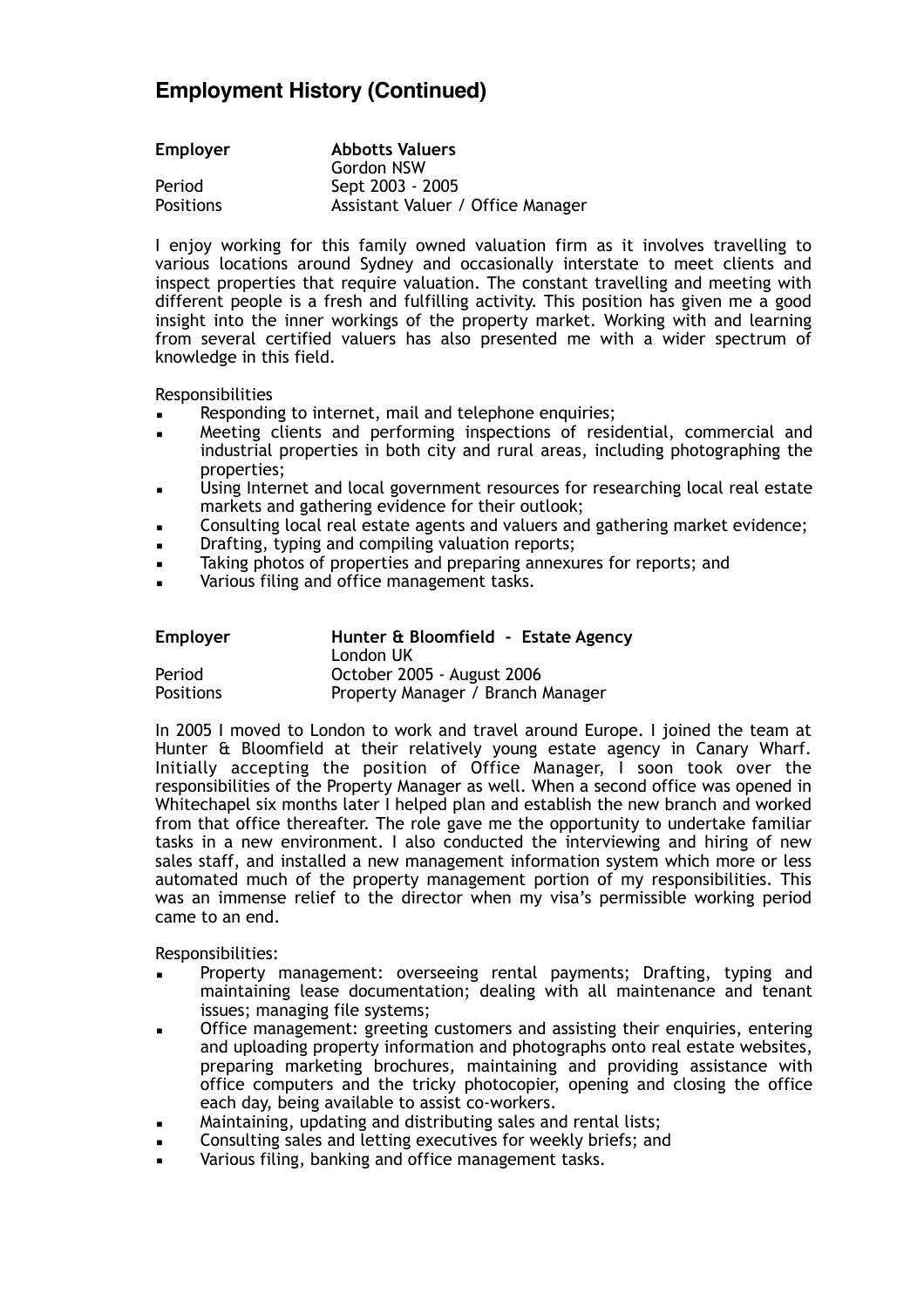## **Employment History (Continued)**

| Employer         | <b>Abbotts Valuers</b>                                     |
|------------------|------------------------------------------------------------|
|                  | Gordon NSW                                                 |
| Period           | November 2005 to Present                                   |
| <b>Positions</b> | Assistant Valuer / Certified Professional Valuer / Partner |

My People skills, and particularly my valuation skills, improved considerably to the point that I have become a Certified Professional Valuer with the Australian Valuers Institute, and I have become a Partner in the firm. We have continued to increase our turnover annually and are today considered the leading firm providing valuations for various litigation purposes.

Responsibilities

- Responding to internet, mail and telephone enquiries;
- Meeting clients and performing inspections of residential, commercial and industrial properties in both city and rural areas, including photographing the properties;
- Using Internet and local government resources for researching local real estate markets and gathering evidence for their outlook;
- Consulting local real estate agents and valuers and gathering market evidence;
- Drafting, typing and compiling valuation reports;
- Taking photos of properties and preparing annexures for reports;
- **Example 3** Various filing and office management tasks; and
- Every other task required to be performed by a leading property and business valuation firm.

-oOo-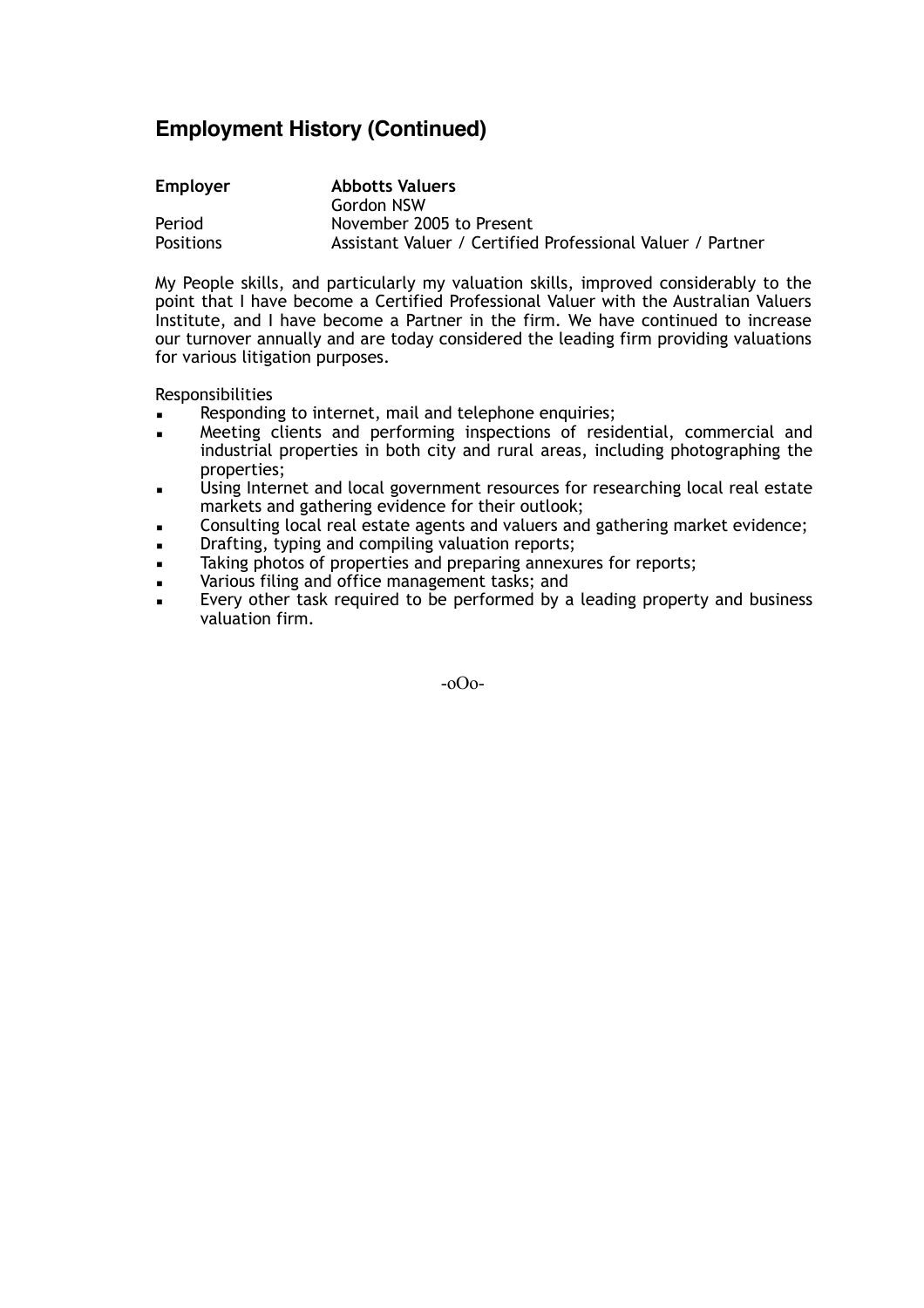# **ABBOTTS VALUERS**

# **CORPORATE PROFILE**

| <b>BUSINESS</b><br><b>NAME</b> | <b>Abbotts Valuers,</b><br>incorporating Peter Phippen & Associates, est. 1978.                                                                                                                                                                                                                                                                                              |
|--------------------------------|------------------------------------------------------------------------------------------------------------------------------------------------------------------------------------------------------------------------------------------------------------------------------------------------------------------------------------------------------------------------------|
| <b>NATURE OF</b>               | Valuers / Appraisers of Real Property (Freehold & Leasehold) $\&$<br>Corporations                                                                                                                                                                                                                                                                                            |
| <b>BUSINESS</b>                | & Businesses; Land Economists, Property Consultants and Advisers.<br>Qualified & Authorised to value all types of Property $\&$ Entities to<br>any value Without Limitation.                                                                                                                                                                                                 |
| <b>PRINCIPAL</b>               | Peter Irwin Phippen, LFAVI, AAPI.<br>Certified Master Valuer,<br>Certified Practising Valuer,<br>Property Consultant & Land Economist,<br>Life Fellow of the Australian Valuers Institute,<br>Qualified & Authorised Valuer Without Limitation,<br>Director of the Australian Valuers Institute from 2000 to 2015,<br>Associate Member of the Australian Property Institute. |
| <b>ADDRESS</b>                 | 802 Pacific Highway,<br>Gordon NSW 2072,<br>AUSTRALIA.                                                                                                                                                                                                                                                                                                                       |
| <b>TELEPHONE</b>               | 61 2 9844 5400 / 0408 229 207                                                                                                                                                                                                                                                                                                                                                |
| <b>E-MAIL</b>                  | info@abbottsvaluers.com.au                                                                                                                                                                                                                                                                                                                                                   |
| <b>WEB SITE</b>                | http://www.abbottsvaluers.com.au                                                                                                                                                                                                                                                                                                                                             |

# **PROFESSIONAL APPOINTMENTS**

**REAL** Mr. Phippen has acted throughout Australasia as agent / consultant and / or

**PROPERTY** valuer / appraiser for tens of thousands of freehold and leasehold owners and occupants of all types of Real Property including :

Torrens Title, Community Title, Strata Title, leasehold and freehold;

Tourism / Resort - vacant land, developed and en globo, freehold and time-share apartments and villas in coastal resorts and estates,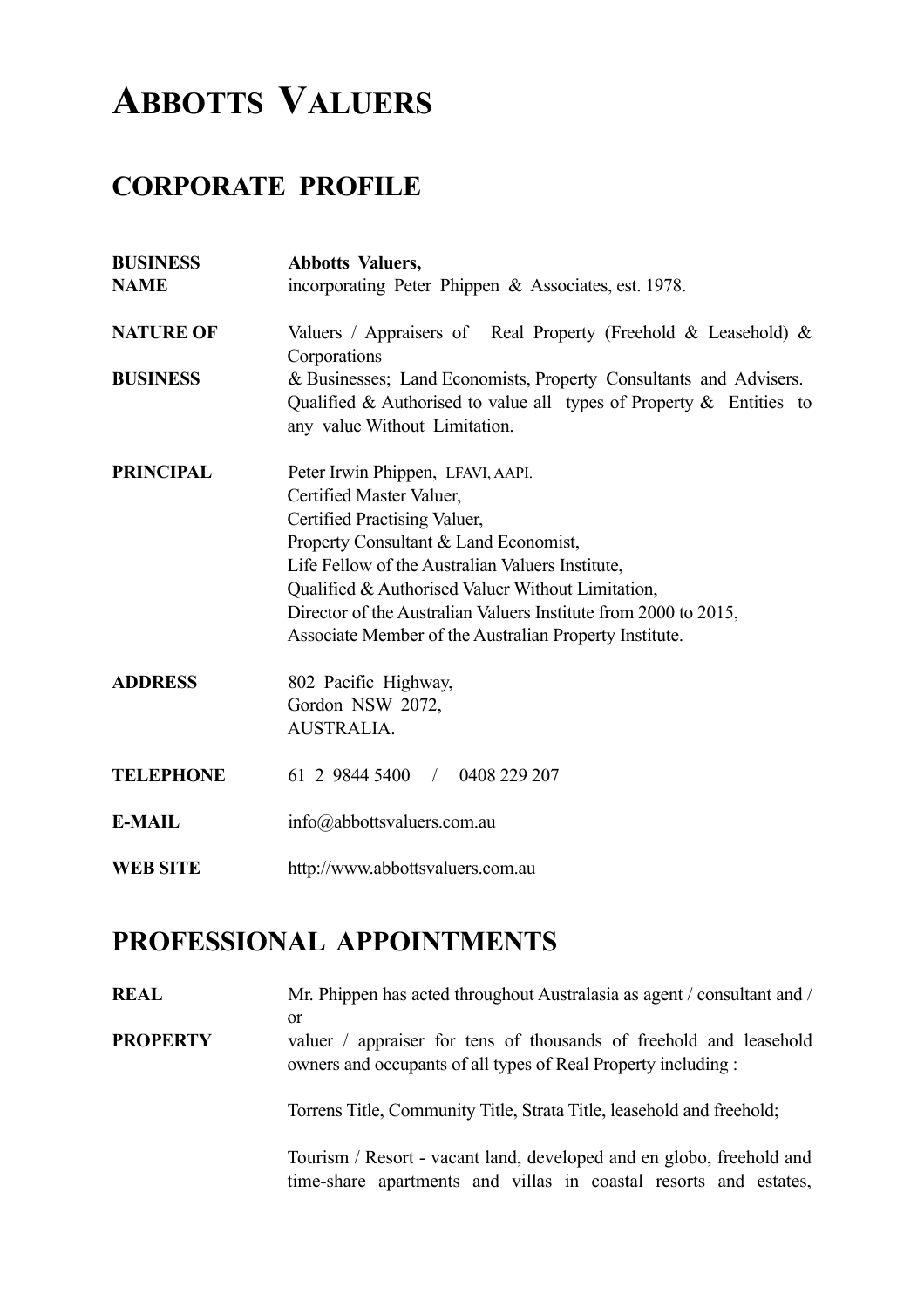caravan parks, maritime leaseholds and permissive occupancies.

Licensed Premises - leasehold and freehold hotels, motels, restaurants and reception/function/convention centres and facilities.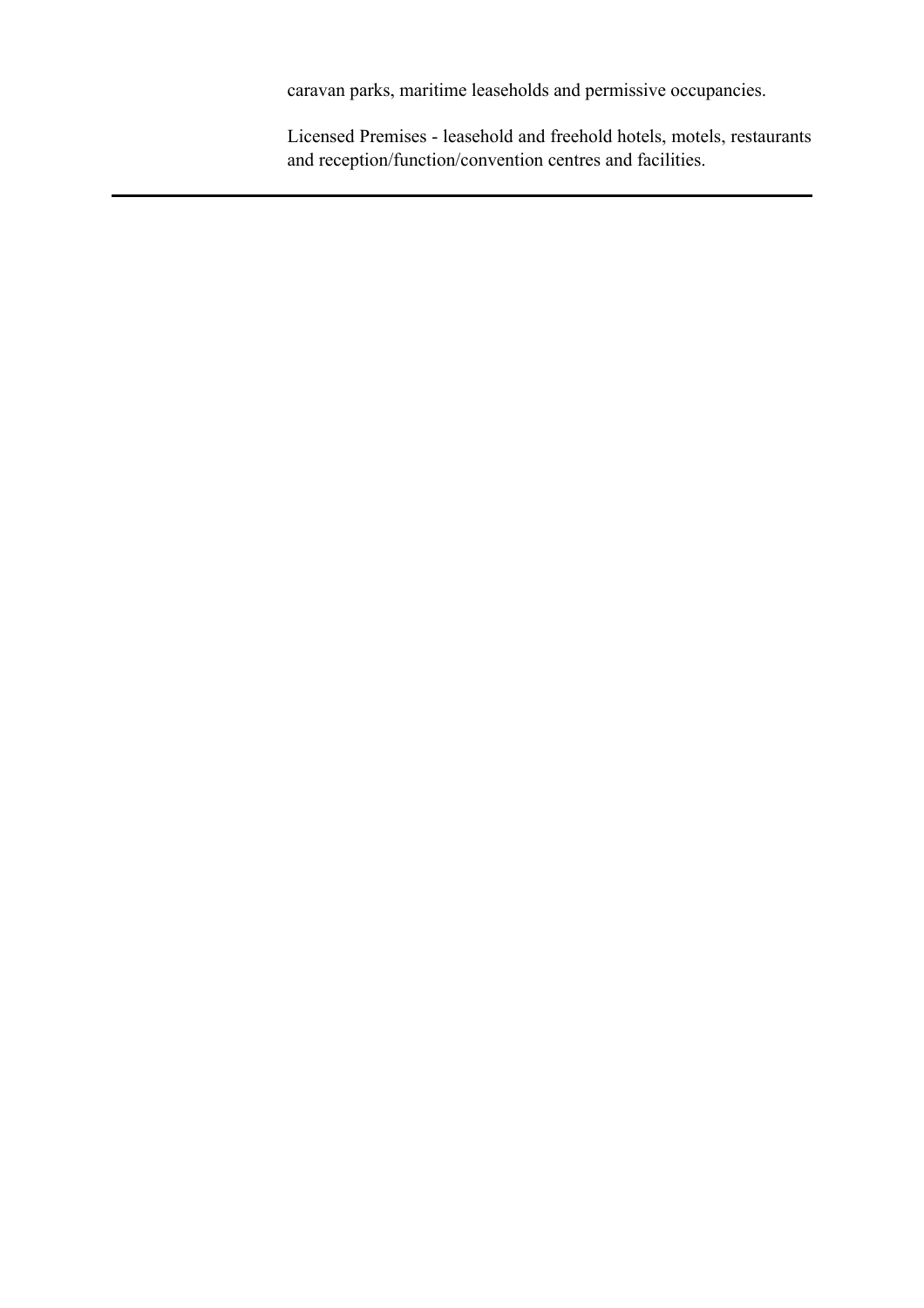Residential - vacant land, developed and en globo; houses of all types and sizes, apartment blocks, density developments, individual apartments / penthouses / home units / town houses / villa homes / flats.

Commercial / Industrial / Retail - development sites, offices, office blocks and towers, showrooms, factories, workshops and warehouses, low and high rise, suburban shops, and local and regional shopping centres.

Rural - vacant land, developed and en globo, broad acre grazing, cropping and mixed farms, olive and fruit orchards, vineyards and wineries, vegetable/floral market gardens.

Special Uses - including hospitals  $\&$  medical centres; mobile home parks; marinas & dockyards; schools; nuclear facilities; freeways; etc.

Resumptions & Acquisitions, Statutory Valuation Objections valuations of whole or part properties for acquisition or resumption by Local, State and Federal Government Departments / Authorities, and Statutory Land Valuation & Land Tax Objections.

- **CORPORATIONS** Mr. Phippen has acted as agent, consultant and / or valuer / appraiser for
- **& BUSINESSES** owners of corporations and registered businesses of all types and sizes and for many different purposes including sale and purchase, pre-sale and pre-purchase assessments, mortgage security, internal accounting and Public Company statutory reporting and prospectus requirements.

### **CLIENT LIST**

Abbotts Valuers and Mr. Phippen have provided their professional services to many of Australia's most prominent firms of Accountants, Architects, Banks & Other Financiers, Insurance Companies, Property Developers, Real Estate Agencies, and Solicitors and Barristers, as well as State and Federal Government Departments/Authorities. Because Abbotts clients rely on a guarantee of total confidentiality, names cannot be published, but they include, in addition to firms in the above categories, many captains of Australian industry, media personalities, colourful sporting and ethnic identities, as well as a number of politicians, including Federal and State M.P.'s, and Mr. Phippen has provided services to both major Australian political parties.

Abbotts Valuers and Mr. Phippen have provided services for every imaginable purposes, including valuations for mortgage security; pre-sale and pre-purchase assessments; statutory acquisitions and resumptions; lease and rental disputes and negotiations; objections to Statutory